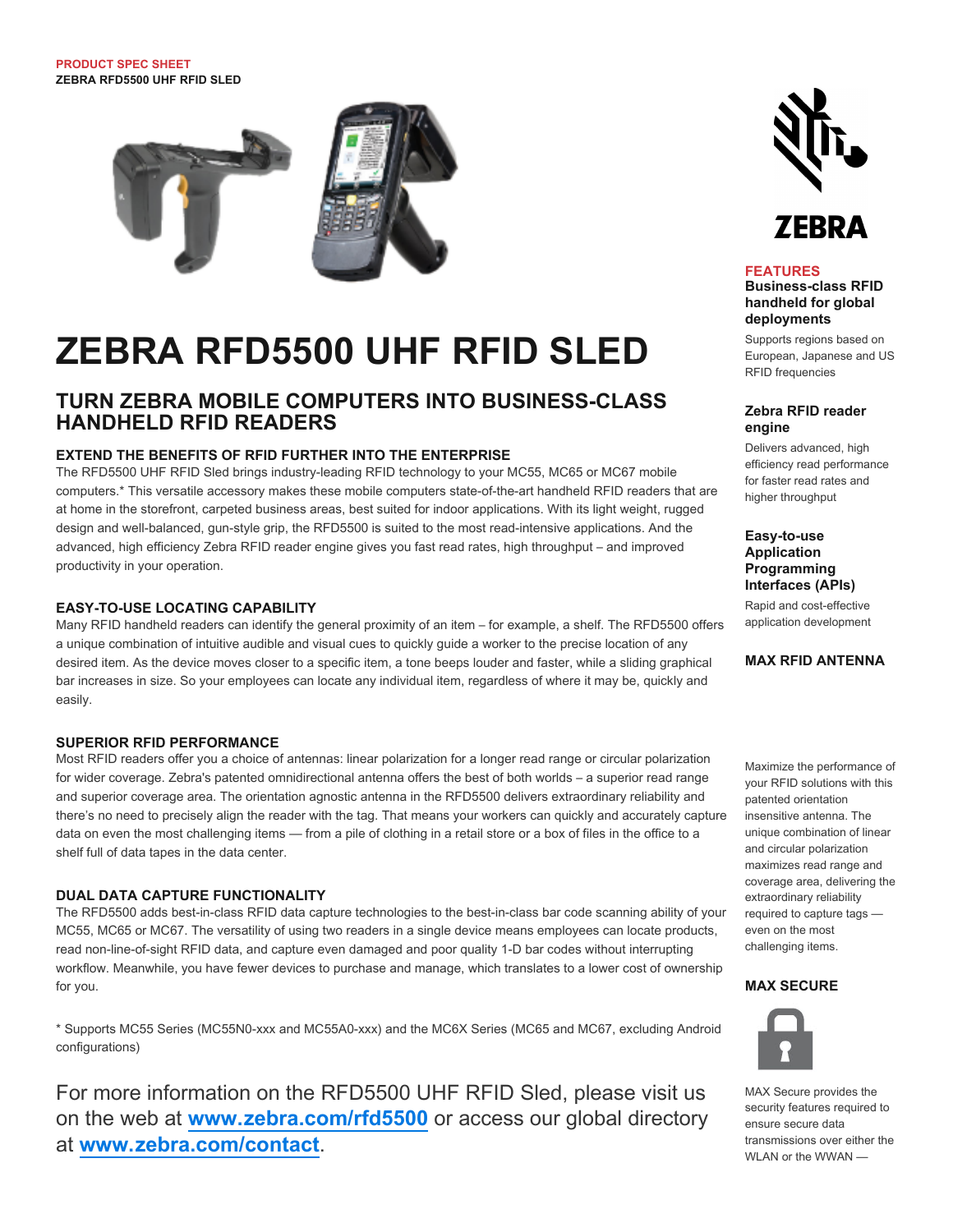## **Inserting the MC55, MC65 or MC67 into the Sled**

Slide the mobile computer into the Sled until it locks into place. The latches secure the mobile computer to the sled.

## **RFD5500 SPECIFICATIONS**

| PHYSICAL CHARACTERISTICS      |                                                                                                        | <b>REGULATORY</b>                                                                                                                                                                                                                                                                                                                                                                     |                                                                 |  |
|-------------------------------|--------------------------------------------------------------------------------------------------------|---------------------------------------------------------------------------------------------------------------------------------------------------------------------------------------------------------------------------------------------------------------------------------------------------------------------------------------------------------------------------------------|-----------------------------------------------------------------|--|
| <b>Dimensions</b>             | 20 x 18 x 7.5 cm                                                                                       | <b>EMI/EMC</b><br>FCC Part 15 Class B; ICES 003<br>Class B; EN 301 489-1; EN 301<br>489-3; EN 55022; EN55024                                                                                                                                                                                                                                                                          |                                                                 |  |
| Weight                        | 395 g (not including MC55)                                                                             |                                                                                                                                                                                                                                                                                                                                                                                       |                                                                 |  |
| <b>RFID Battery</b>           | 3.7V, 2400 mAh                                                                                         | <b>Electrical Safety</b><br>UL 60950-1, CSA C22.2 No.<br>60950-1, IEC 60950-1                                                                                                                                                                                                                                                                                                         |                                                                 |  |
| Data Capture<br>Options       | <b>RFID</b>                                                                                            |                                                                                                                                                                                                                                                                                                                                                                                       |                                                                 |  |
|                               |                                                                                                        | <b>RF Exposure</b>                                                                                                                                                                                                                                                                                                                                                                    | EU: EN 50364; USA: FCC OET<br>Bulletin 65 Supplement C; Canada: |  |
| <b>USER ENVIRONMENT</b>       |                                                                                                        |                                                                                                                                                                                                                                                                                                                                                                                       | <b>RSS-102</b>                                                  |  |
| <b>Drop Spec</b>              | 4 ft./1.2 m drop to concrete across<br>the operating temperature range                                 | <b>RFID</b>                                                                                                                                                                                                                                                                                                                                                                           | EU: EN 302 208, FCC 15.247;<br>Canada: RSS 210                  |  |
| <b>Tumble Spec</b>            | 250 1.64 ft./.5 m tumbles (500<br>drops) at room temperature                                           | <b>WARRANTY</b>                                                                                                                                                                                                                                                                                                                                                                       |                                                                 |  |
| <b>Operating Temp</b>         | 14° F to 122° F/-10° C to 50° C                                                                        | The RFD5500 is warranted against defects in<br>workmanship and materials for a period of: Terminal<br>twelve (12) months: Battery: one (3) months. For<br>complete warranty statement, go to: http://<br>www.zebra.com/warranty                                                                                                                                                       |                                                                 |  |
| <b>Storage Temp</b>           | -22°F to 160° F/-40°C to 70°C                                                                          |                                                                                                                                                                                                                                                                                                                                                                                       |                                                                 |  |
| Humidity                      | 5-85% non-condensing                                                                                   |                                                                                                                                                                                                                                                                                                                                                                                       |                                                                 |  |
| Electrostatic                 | +/-15kV air discharge,                                                                                 |                                                                                                                                                                                                                                                                                                                                                                                       |                                                                 |  |
| Discharge (ESD)               | +/-8kV direct discharge,<br>+/-8kVdc indirect discharge                                                | 1 LED lighting with high AC ripple content can impact<br>scanning performance.                                                                                                                                                                                                                                                                                                        |                                                                 |  |
| <b>RFID</b>                   |                                                                                                        |                                                                                                                                                                                                                                                                                                                                                                                       | NOTICE: Repairs of this product may require the use of          |  |
| Power Output                  | <b>EU: 1/2W ERP</b><br><b>JP: 1/2W EIRP</b><br>US: 1W EIRP<br>Russian Federation: 1/2W ERP             | Zebra proprietary parts (and/or Zebra proprietary<br>information). Zebra will sell these parts (and provide this<br>proprietary information) only to end-user customers for<br>self-service. Applicable in the U.S. For all other countries<br>, please contact your Zebra account manager or the local<br>Zebra Customer Service representative in your area for<br>further details. |                                                                 |  |
| Antenna Type                  | Integrated - Omni-directional                                                                          |                                                                                                                                                                                                                                                                                                                                                                                       |                                                                 |  |
| <b>Frequency Range</b>        | EU: 865-868 MHz<br>JP: 918-920 MHz<br>US: 902-928 MHz<br>Russian Federation: 866.0-867.6<br><b>MHz</b> |                                                                                                                                                                                                                                                                                                                                                                                       |                                                                 |  |
| <b>Standards</b><br>Supported | EPG Global Class 1 Gen 2                                                                               |                                                                                                                                                                                                                                                                                                                                                                                       |                                                                 |  |